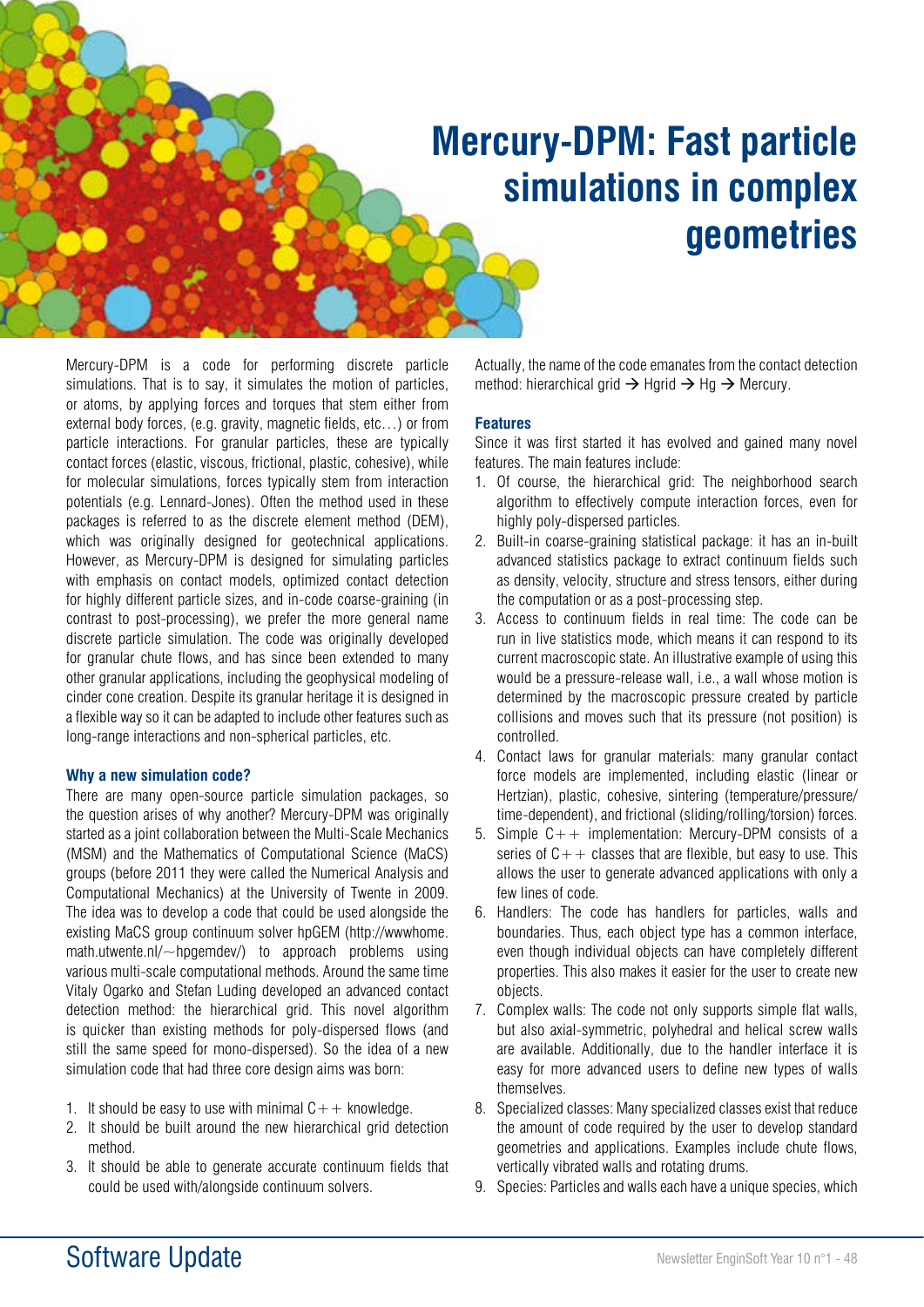is hidden for basic use of the code; however, this feature can be enabled by a single function call. Different particle properties for each species and different interaction forces for each pair of species can then be defined, allowing the simulation of mixtures.

- 10. Self-test suite and demos: Mercury-DPM comes with a large (over 100) self-tests and demo codes. These serve two purposes: 1) they allow us to constantly test both new and old features so we can keep bugs to a minimum; 2) they serve as tutorials, for new users, of how to do different tasks.
- 11. Simple restarting: every time a code is run (and at intervals during the computation) restart files are generated. Codes can be restarted without recompilation simply by calling the executable again with the restart file name as an argument. Also the restart files are complete in the sense that they contain all the information about the problem. In this way, small changes can be made (e.g. with the individual particle density or the coefficient of restitution) and the simulation can be rerun without the need for recompilation of the code.
- 12. Visualization: The particles output can be visualized easily using the free package VMD (visual molecular dynamics, http://www.ks.uiuc.edu/Research/vmd/).
- 13. Parallel: Currently a parallel-distributed version of the code is under development using MPI and this version should be publicly available shortly.

### **Simple C++ implementation and handlers**

Mercury-DPM is a very versatile, object-oriented  $C++$  code, which means new applications can be developed rapidly and easily. It has been tested for several Linux distributions and Mac OS. It consists of a core (kernel) that contains a series of  $C++$  classes onto which users can quickly build to develop their own application (driver). The base class, Mercury3D, is flexible and contains the basic functionality to define a simulation. Using this class, the users specify the particulars of their simulations (initial positions, inflow, outflow, walls, interaction parameters, etc.) in a single driver file, which calls the kernel to perform the simulation. In addition to the flexible base class many higher-level, more powerful classes exist, which are tailored for common problems. A typical example would be the class Chute. This automatically defines a bottom that can be smooth or rough (of which we have three different types), an inflow boundary, outflow conditions, sidewalls, etc. and gives the user new access functions to perform standard tasks; for example: set ChuteAngle (which automatics rotates the gravity vector), and set InflowHeight (which changes the height of the particle layer at the entry to the chute). These common functions allow the simple setup of chute flow problems in just a few lines of code. Many other high-level classes exist and a full up-to-date list can be obtained from the website, http://www2.msm.ctw.utwente.nl/ MercuryDPM. As the code is fully object-oriented, many of the classes build on each other adding extra levels of functionality. An example would be the class ChuteWithHopper, which replaces the inflow conditions in the original Chute class with a more complicated hopper construction. In addition, it adds new access functions, which allow the hopper properties to be set. Due to the object-oriented nature of the code it is easy for users to change a driver code from one class to a similar one. For example to change a Chute problem to a ChuteWithHopper problem all the user has to do is change the class he includes at the top of the code and replace the access functions like set\_InflowHeight to the hopper equivalent i.e. set\_HopperWidth, set\_HopperHeight, etc. All the code defining the geometry and dealing with particle properties does not have to be changed and has exactly the same interface.

Another key feature of the Mercury-DPM design is the idea of handlers. There are three handlers in Mercury-DPM: Particle, Wall and Boundary. Handlers mean that all items of the same basic type are stored in one place. This has several nice advantages the primary being the flexibility, i.e., each particle, wall, etc., can have completely different properties but as long as the basic properties are defined the code can deal with the item. The user does not have to look after the walls, particles and boundaries themselves; they only have to create them. For example, to add a new particle to the simulation the user defines the properties of the new particle and passes them on to the ParticleHandler, then the code does the rest. The user does not need to know anything about other particles that have previously been created. The handler can also be queried via its access function to obtain information like the number of particles currently in the simulation, the smallest particle, etc.

### **Applications**

Here we will illustrate some of the features of Mercury-DPM via applications that have already been developed in the package.

### **Poly-dispersed segregation in a rotating drum (S. Gonzalez, S. Luding, A.R. Thornton)**

One of the most fascinating properties of granular matter is the ability of appropriately driven mixtures to separate into their individual components, despite the apparent lack of energetic or entropic advantages of a segregated state. This often produces brilliant patterns that give rise to a number of interesting problems in nature and difficult challenges for the powder compressing. The segregation of a binary mixture contained in a partially filled, horizontal, rotating drum is an extensively studied problem of this class; one with obvious industrial importance. One of its most beautiful characteristics occurs when it segregates in the radial direction, producing a core rich in small particles surrounded by an outer layer of mainly big particles, and depending on the angular velocity, rich patterns of segregation. Despite the great number of studies involving two-components systems, poly-disperse systems remain mainly unexplored, although they are more the rule than the exception in nature. The importance of these systems for industry is obvious; from a theoretical and computational point of view, they present various and difficult challenges.

One of the key reasons why poly-dispersed flow has not been investigated in the past is the computational cost. Traditionally, particle simulation codes use a linked list system for contact detection. This method has a complexity of order N for monodispersed flows, where N is the total number of particles. This means that if you double the number of particles the total computational time doubles. However, for poly-dispersed flows this nice scaling is lost and in the extreme limit of one very large particle and the rest containing small particles, the complexity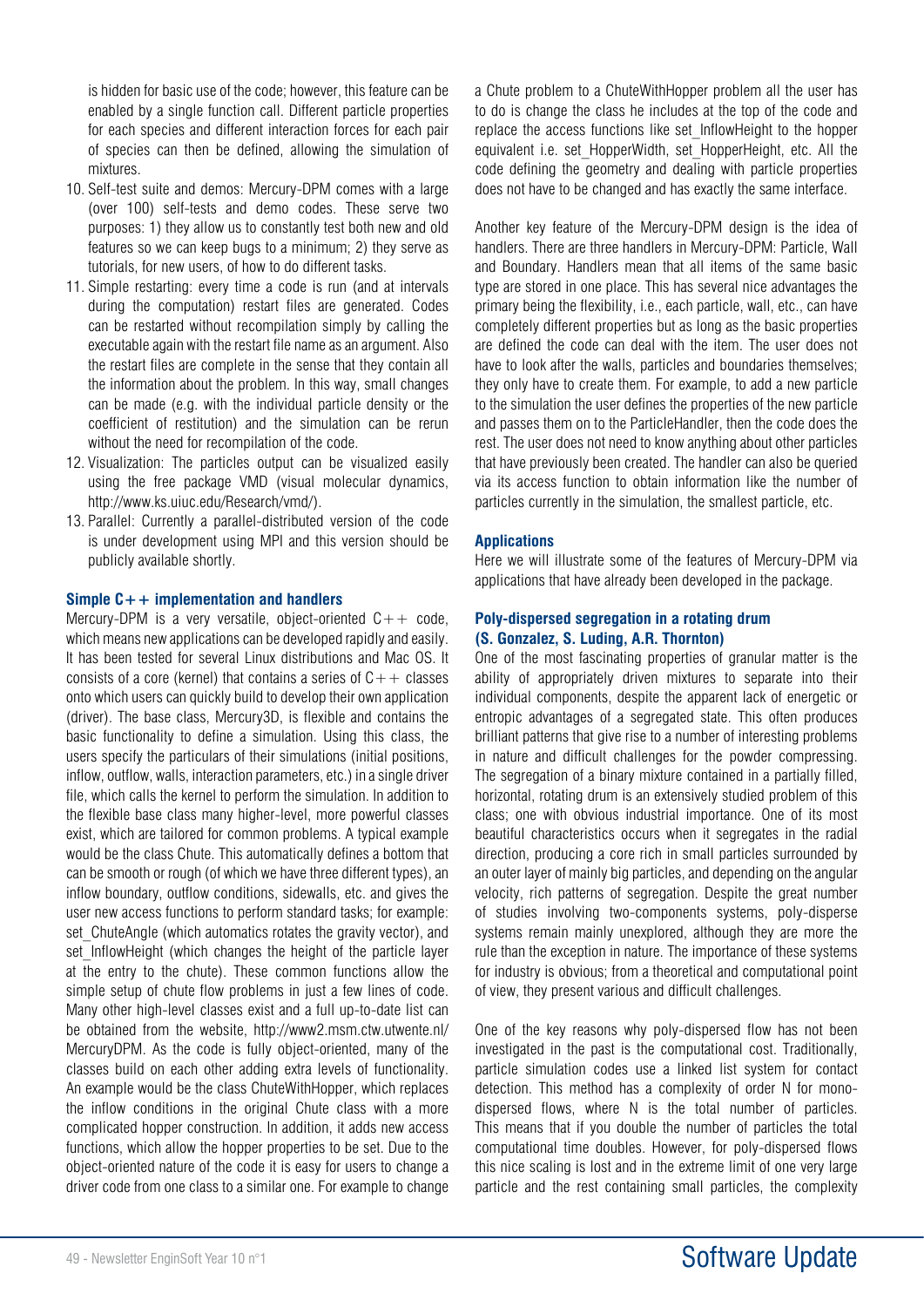

*Fig. 1 - Poly-dispersed segregation in a rotating drum. Colour denotes particle size*

becomes order N2. Yet due the hierarchical grid contact detection algorithm that forms Mercury-DPM's heart this problem is still order N within Mercury-DPM. This is why highly poly-dispersed and wide-size distributions can be easily tackled for the first time, in an open source environment.

Our simulations consist of spherical particles with different size distributions. Fixing particles to the surface of a given geometry makes the walls of the rotating tumblers. An easier way is to define finite walls; this is done in the driver. Turning the angle of gravity simulates the rotation of the tumbler. This makes the simulation with finite walls easier, and since the speed of rotation is quite low, the approximation is valid. For higher speeds, centrifugal forces have to be considered or the walls moved (which is possible within Mercury-DPM). Figure 1 shows an example of one of these poly-dispersed simulations. In this simulation every particle is of a different size, with a uniform volume distribution. The color represents the size of the particles with red the smallest and blue the largest. The ratio of the smallest to largest particle is ten to one in this simulation. The image is taken after two revolutions of the drum, and a strong segregation pattern can be observed with the small particles located in the center of the drum.

### **Granular flow through a contraction (D. Tunuguntla, A.R. Thornton, T. Weinhart, O. Bokhove)**

As a stepping-stone towards analyzing complex granular flows in industry, we analyzed flow in an inclined channel with a contraction. In order to simulate steady-state flow through the contraction, the flow should be in steady state when entering the contraction. Regular inflow conditions such as the insertion of particles at the boundary or through a hopper would require us to simulate a large stretch of flow before the contraction to obtain steady flow at the beginning of the contraction. In order to reduce the Fig. 3 - 380,420 particles flowing through a contraction. Colours indicate particle speed.



*Fig. 2 - Illustration of the Mercury inflow maser. Colours indicate particle speed, with blue low and red high speed. Lines indicate the modified periodic boundaries.* 

computational costs to a minimum, a new special type of inflow has been designed that produces steady uniform flow directly at the contraction entrance. This is done using a small periodic box in the inflow regions, the downstream wall of which both mirrors and transmits the particles into the main chute. That is, each time a particle moves through the downstream periodic wall, a copy is created which ignores the periodic walls and thus flows into the contraction. This inflow type was named maser, as it acts as a material laser, creating a steady uniform inflow of particles. Meaning that a small cheap steady-state periodic-box simulation can be used to seed the much larger simulation through the contraction. Details of this kind of inflow will be presented in a later publication. An illustration of this inflow is shown in Figure 2, here the flow is visualized in VMD (visual molecular dynamics, http://www.ks.uiuc.edu/Research/vmd/); Mercury-DPM contains wrappers to view its output in this package.

Mercury-DPM contains an implementation of arbitrary convex polyhedral walls. These walls have been carefully designed to ensure that the collision with each face, edge, or corner of the wall is treated correctly. The main difficulty here is to determine the nearest face, edge or corner, and the normal direction of each collision. In a particle-face collision, the normal always equals the face normal; whereas, the normal of an edge-particle collision depends on the position of the particle with respect to the edge; finally, the collision with a corner is equivalent to colliding with an infinite mass particle.

Figure 3 shows a simulation of the granular flow through a contraction formed by two polyhedral walls. Once the particles flowing down the channel enter the contraction, jumps/shocks

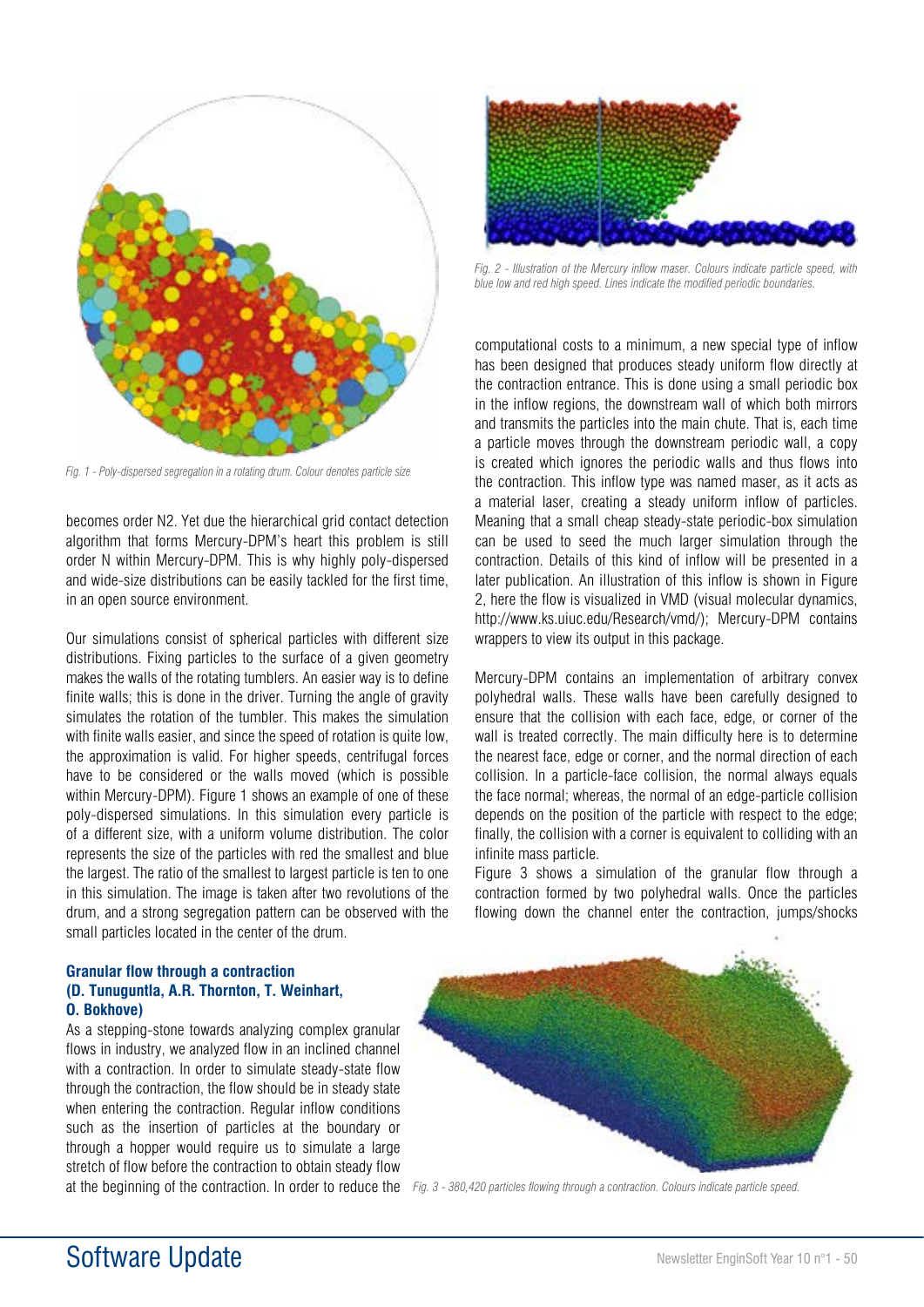in depth and velocity profiles are observed. The interaction of the particles with the sidewalls of the contracting channel can be seen in Figure 3, where the colour denotes the speed. The blue region illustrates the jump in the velocity profile of the flow.

### **Granular jet impacting of an inclined plane (R.H.A. Fransen, A.R. Thornton, S. Luding, T. Weinhart)**

Here, we simulate a granular jet impacting an inclined plane using Mercury-DPM. This problem was first investigated both experimentally and via the continuum approach by Johnson and Gray.

The novelties in the implementation are the construction of inflow conditions through a funnel and the modeling of a rough surface. Finally, the depthaveraged height and velocity are extracted from the simulation using our coarse-graining toolbox.

that is, when the particles are in a free flowing jet, off the end of the plate, it has been shown not to have an affect on the main flow.

One of the major novel features of Mercury-DPM is its coarsegraining toolbox, which constructs a continuous macroscopic field from the discrete particle data. This toolbox can be both run as either a post-processing step or live during the simulation. Careful attention has been paid to the boundary areas, and this package is even able to produce continuum fields within one particle diameter of a boundary. Examples of the results of the course-graining package for the jet problem are shown in Figure 5.



*Fig. 5 - Course grained macroscopic fields created using Mercury-DPM's coarse-graining toolbox. Left shows the height of the flow in millimetres and right the local Froude number of the flow. The white lines indicate velocity streamlines; the black line* 

To obtain a jet of particles, a funnel is created using fixed particles placed onto a conical shape. Particles are inserted into the top third of the funnel whenever

a free space is detected, see Figure 4 top left. The roughness of the funnel wall is necessary to create a velocity profile that keeps the developing jet from spreading.

*indicates the location of a hydraulic jump/shock.*

To obtain the strong frictional effects observed in experiments, the plane needs to be rough as well. Therefore, a disordered layer of fixed particles is created. To prevent particles from falling through, a planar wall is placed below the fixed particles. Using the frictional rough walls allows us to observe similar profiles of the impact and fast-flowing zones as in the experiments, see bottom left and right in Figure 4.

Particles are removed from the simulation when they reach the end of the plate. This leads to a low pressure at the outflow, which can affect the flow on the plate. In Mercury-DPM the user can define a removal condition. If this is set to be a few cm below the plate,

In order to obtain the height of the flow we assume that the density of the flow is constant over height, and that the flow is steady and uniform enough to have a lithostatic stress profile, see Figure 5. Thus, the height can be defined using the depth-averaged stress and density as plotted in Figure 5. Once the height is known, a depth-averaged velocity and the Froude number can be defined. A Froude number larger than unity denotes supercritical flow, otherwise the flow is subcritical. This allows us to determine the location of the shock (black line in right panel of Figure 3).

### **Screw feeder and conveyor (D. Krijgsman)**

The final feature of Mercury-DPM we will illustrate in detail is the helical screw. This highlights the flexibility of the versatile handlers, they are common in many industrial apparatuses. The difficulty of these simulations lies in the interaction between the

> screw and the particles. The approach that is used in most similar particle simulation packages is to triangulate the screw and do collision detection between the particles and small segments of the screw. The major disadvantage of this method is that for accuracy the single screw element has to be divided into a large number of triangles. All possible combinations of these triangles with the particles have to be checked for contacts, resulting in high computational costs. To circumvent this, in Mercury-DPM the screw is modeled as a single parametric surface.

> In Mercury-DPM the screw is treated as 'just another wall' so all the user has to do is to create a screw and pass this screw to the WallHandler. The code automatically deals with the collision detection and



*Fig. 4 - Top left shows the flow in the hopper, bottom left the impact region, middle schematic of the original experiment, right the top view of the full particle simulation (~500k particles). Black particles indicate fixed particles; all other colours indicate speed, with blue low and red high speed.*

### 51 - Newsletter EnginSoft Year 10 n°1 Software Update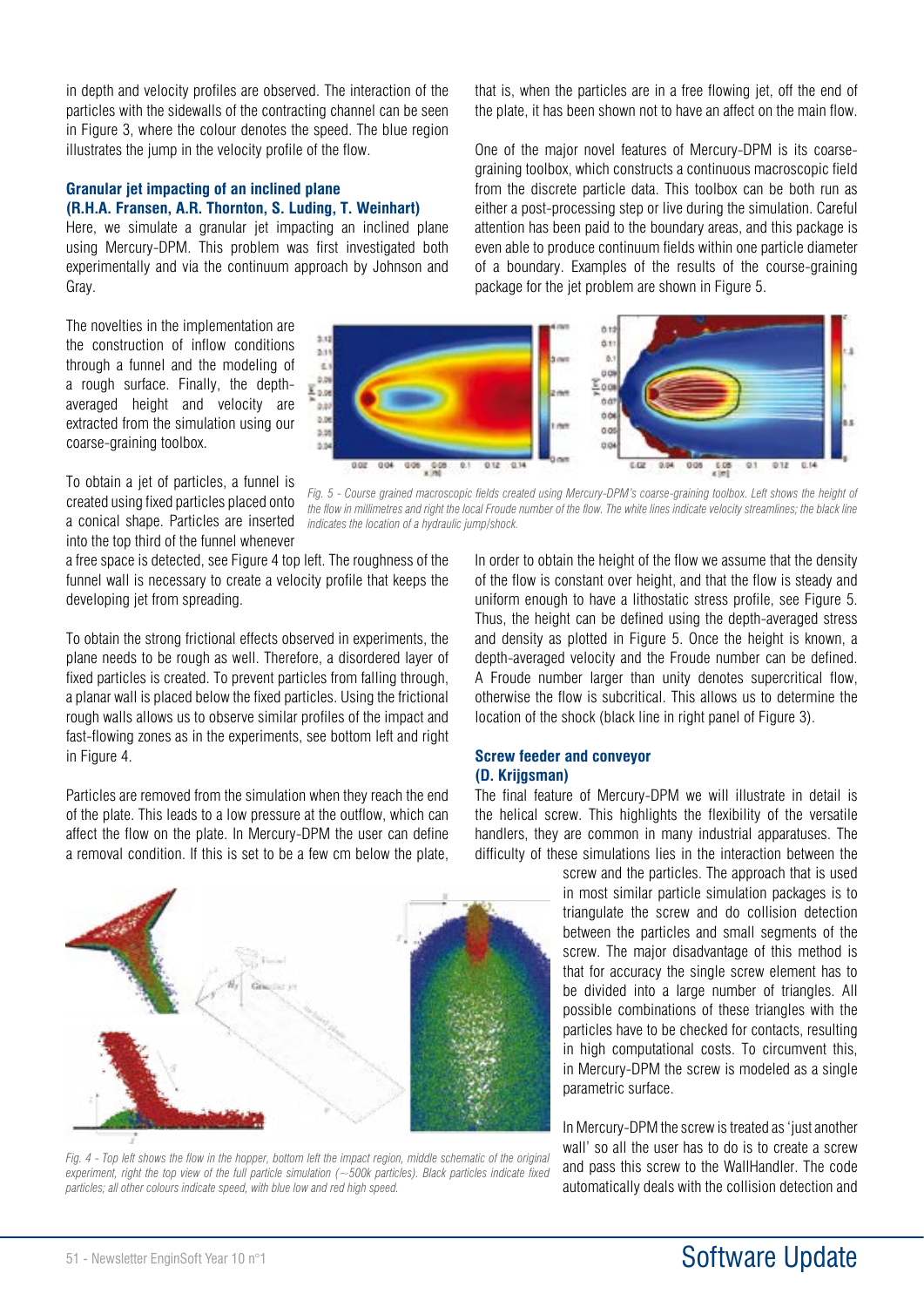

*Fig. 6 - Snapshot of the screw conveyor simulation coloured by particle velocity. This transports the particles trough the tube. Colours indicate particle speed.*

even rotation of the screw, if the user calls the move method. The screw is defined by a length, a maximum radius, the total number of twists, and a blade thickness. The mathematics of the definition of the surface will be omitted here, but they can be found in the full documentation of the code.

To check for collisions between a particle and the screw we have to find the point on the screw with minimum distance to the particle. This minimum is not analytically defined and Newton's method is used to quickly iterate to it. We then use this minimum to check if the screw and particle are in contact. Again, full details of this process can be found in the documentation of the code. The important points are: this process is invisible to the user; it is quicker than the triangulation method (if more than a hand full of triangles are used); it is more accurate, even in the limit of a large number of triangles; and, this method has no artificial numerical constants i.e. the number of triangles used for approximation of the actual screw.

Two standard industrial applications are used to illustrate the screw: Figure 6 shows an example of a screw conveyor, in this case, as the screw turns and particles are transported along its length, i.e., from left to right. In industry, screw conveyors are often used to transport particles to the next processing step. Figure 7 shows a screw feeder simulation, where the screw is positioned in a box, with a circular tube attached at the front end. The purpose of the feeder is to push the particles from the container into the tube to possibly feed another machine. Industrial apparatus simulations are able to provide detailed information on the flow inside the machine, which are difficult to obtain from experiments. With this detailed information one is able to investigate the optimization of these processes.

### **Parallel Mercury-DPM**

### **(A. te Voortwis)**

As the number of particles in a system increases it becomes unavoidable to solve the problem in a parallel manner. Therefore a parallel version of Mercury-DPM is currently under development. The implementation consists of a spatial domain decomposition in which the simulation domain is split up into several smaller

domains, each of which is simulated in a separate process, such that each process can be seen as a 'standalone' simulation. This approach allows for the parallel implementation to be very transparent; it is simply a layer between the driver-codes and the kernel. The necessary communication (i.e. particles moving from one domain to another) between the different domains is done through the MPI protocol, and the communication overhead is minimized by ensuring that, in general, domains only communicate with their direct neighbors.

This approach ensures the proper scaling of the performance with an increasing number of processors. The bottleneck in this implementation would be the output of the result data, since this traditionally requires the sending of all data to a single process which writes the output. To overcome this issue, the HDF5 binary file-format is used for the file output because the library of this fileformat allows each process to write its data in parallel, minimizing the overhead. The combination of the flexible spatial domain decomposition and the parallel file-output ensures that Mercury-DPM scales very well from an average desktop PC up to large scale parallel high performance computer systems. With the introduction of the new HDF5 format, also the serial code has to undergo some significant changes. For this reason, the launch of the parallel version is due for the next major release of Mercury- DPM.



*Fig. 7 - Snapshot of the screw feeder simulation coloured by particle velocity. The screw pushes the particles out of the box into the tube. Colours indicate particle speed.*

### **If you are interested in Mercury-DPM?**

Hopefully, by now you are interested in trying out Mercury-DPM for yourself. If you would like more information about the code, it can be found on the Mercury-DPM website http://www2.msm.ctw. utwente.nl/MercuryDPM. Alternatively, you can obtain updates and information about the code by joining the mailing list. To do so, simply send an e-mail to listserv@lists.utwente.nl with subject: subscribe and Body: MERCURY-USER <your full name>. This is a low volume mailing list and typically you will receive no more than one e-mail a month. The code itself is available for a public svn repository and details of how to obtain and install it can also be found on the website.

Mercury-DPM was originally started as a research code at the University of Twente, to meet a local need for a tool that was not available in existing simulation codes. Since then it has grown and gained a few tens of external users, until now purely by word